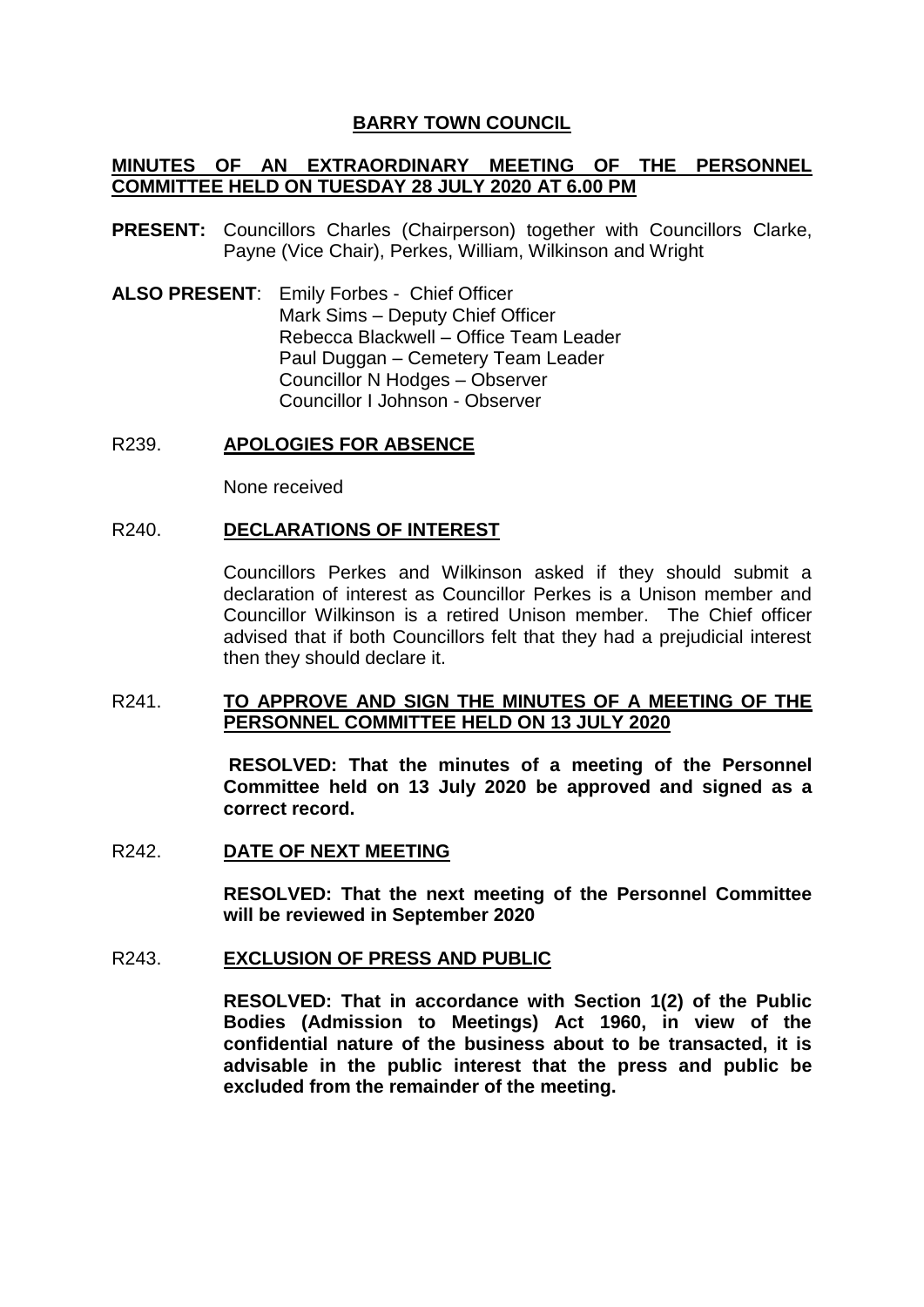### R244. **STAFF CONSULTATION RE: CHANGE OF HOURS DUE TO LATER SUMMER OPENING OF CEMETERY**

Members were provided with an update report in relation to the staff consultation held with members of the Cemetery Team on 13 July 2020. The report also provided the notes taken at that meeting.

The Chief Officer provided an overview of the rationale relating to the variation of the Cemetery Teams contracts which would provide a different shift pattern of 11am – 7pm, Monday to Friday during the summer months. The Chief Officer advised that staff are not happy with the proposed change and would seek members advise on how to proceed. The Chief Officer also advised members that currently hours are being covered by an external Security Team, the cost of which is lower than the overtime rates.

The Chief Officer advised that during the consultation with staff, the team provided many reasons why the change in contract would not suit their current needs and asked if Council would reconsider the policy decision to keep the Cemetery open until 7pm, Monday to Friday during the summer months.

The Chair advised members that the decision to open late during the Summer months was made by Council due to the success of the trial that operated for two years and is now a permanent service which should not be taken away.

Councillor Perkes asked if there are figures of the number of people attending the Cemetery during these hours. The Cemetery Team Leader advised that there were no figures but during the trial period those staff members who came back to lock the gates said that the majority of the time there was no one in the cemetery. The Chief Officer advised members that she had requested volunteers during the staff consultation meeting to monitor the gates with a number counter but no one came forward.

Councillor Clarke asked if the members of the appeals committee should be present during this meeting. The Chair advised that it wouldn't be an issue for this meeting and asked members for a way forward in relation to the item.

Councillor N Hodges advised that the later opening hours provide a modern service to members of the public who work during the week and said that each time he has been there in the summer evenings he comes across a number of people visiting. He suggested that instead of upsetting the staff an idea would be to continue with the external Security Team as it would be money well spent and to include the later hours into the contracts of the new trainees.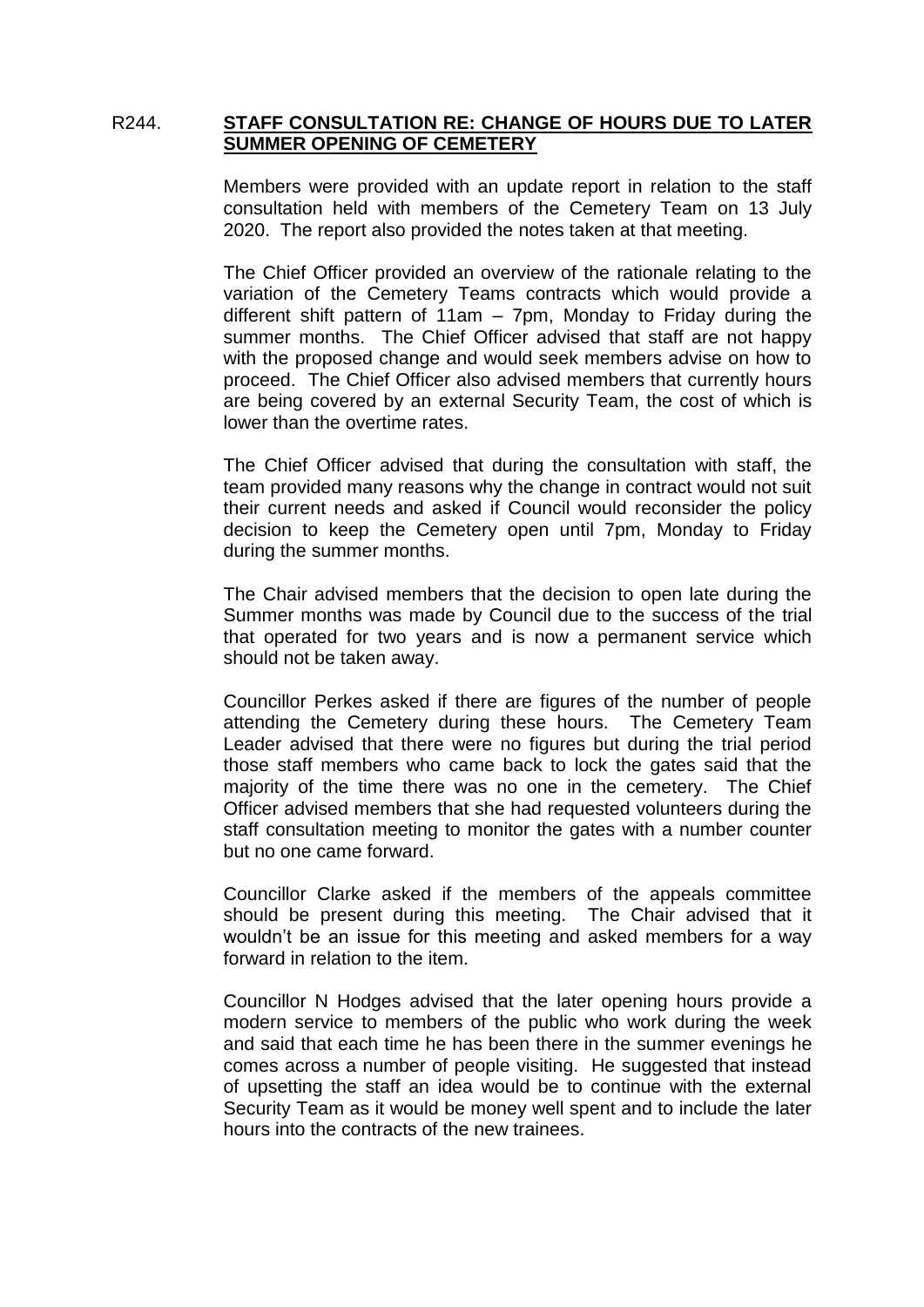The Cemetery Team Leader advised that continuing with the Security Team would be beneficial as the change would cause a number of issues as it would reduce staff numbers during the busy morning period which is also effected by annual leave and sickness absence. He also advised that it would not be a good idea to include the late shifts into the trainee's contracts as they would need to be present from 8am to learn the roles they would be carrying out.

Councillor Wilkinson said that she would like to see the figures from the Security Company and advised that the change could be managed and change is needed.

Councillor Johnson thanked the Cemetery Team Leader for being in attendance to help have an oversight from the Cemetery Teams perspective, he also advised that with the income from the Cemetery that the cost of the Security Team is an acceptable figure. He also said that the process is being dealt with fairly and wouldn't like to compulsory actions being taken to resolve the issue. Councillor Johnson also added that due to the time in the year he would recommend to continue with the Security team for the remainder of the Summer to enable the Council to plan something new.

Councillor Wilkinson said that this issue needs to be resolved this year and would not like to see it continue next year.

Discussions continued with the question of affordability being asked. The Deputy Chief Officer advised that the current budget included the payments for overtime for the closure of the Cemetery gates but the Security Companies rates are lower than the overtime rates and ongoing this would be an affordable option for the Council.

The Chair suggested that a fuller detailed report be submitted to the Personnel Committee in the Autumn to have a way forward in relation to the longer opening during the Summer months. The Chief Officer suggested a date of 5<sup>th</sup> October for the Personnel Committee to meet and advised that it would be suggested for the draft Schedule of Meetings which will go to the Annual Meetings scheduled to be held on 28 September 2020.

#### **RECOMMENDATION:**

- **1. A full detailed report be submitted to a Personnel Committee to resolve a way forward in relation to the later opening hours of the Cemetery in the Summer Months**
- **2. That the Security Company continues to lock the Cemetery for the remainder of the Summer.**